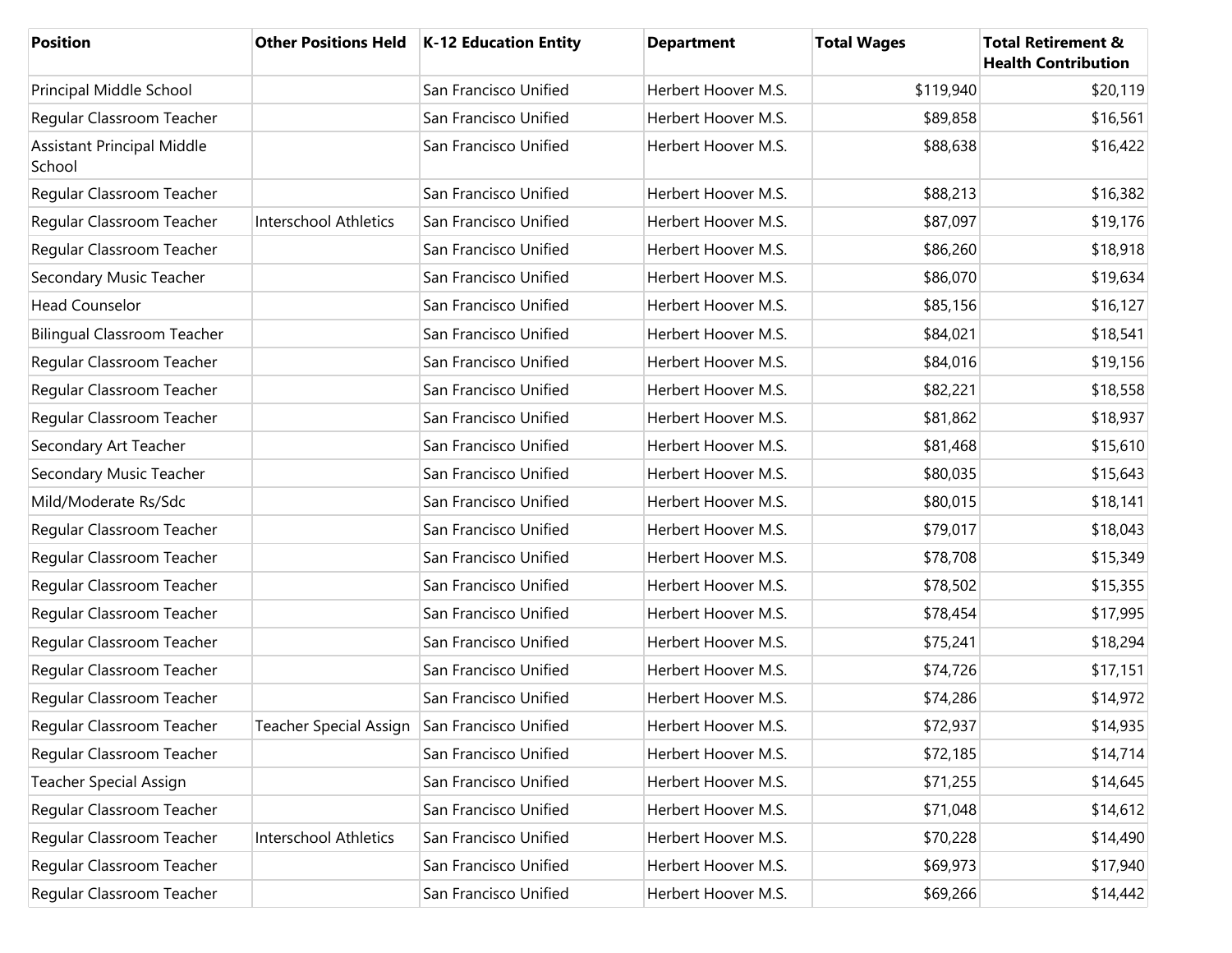| Librarian                                                                  |                                   | San Francisco Unified | Herbert Hoover M.S. | \$69,018 | \$17,867 |
|----------------------------------------------------------------------------|-----------------------------------|-----------------------|---------------------|----------|----------|
| Custodian                                                                  |                                   | San Francisco Unified | Herbert Hoover M.S. | \$66,149 | \$27,995 |
| Mild/Moderate Rs/Sdc                                                       |                                   | San Francisco Unified | Herbert Hoover M.S. | \$65,972 | \$16,862 |
| Counselor                                                                  |                                   | San Francisco Unified | Herbert Hoover M.S. | \$65,583 | \$14,104 |
| Regular Classroom Teacher                                                  | Interschool Athletics             | San Francisco Unified | Herbert Hoover M.S. | \$63,653 | \$13,834 |
| Regular Classroom Teacher                                                  |                                   | San Francisco Unified | Herbert Hoover M.S. | \$63,406 | \$16,569 |
| Counselor                                                                  |                                   | San Francisco Unified | Herbert Hoover M.S. | \$62,487 | \$13,909 |
| Regular Classroom Teacher                                                  |                                   | San Francisco Unified | Herbert Hoover M.S. | \$61,302 | \$16,374 |
| Itinerant Music Teacher                                                    |                                   | San Francisco Unified | Herbert Hoover M.S. | \$60,965 | \$13,622 |
| Curriculum Technology Integrat Curriculum Technology San Francisco Unified | Integrat                          |                       | Herbert Hoover M.S. | \$60,888 | \$13,553 |
| Regular Classroom Teacher                                                  | <b>Interschool Athletics</b>      | San Francisco Unified | Herbert Hoover M.S. | \$59,393 | \$13,460 |
| Custodian                                                                  |                                   | San Francisco Unified | Herbert Hoover M.S. | \$58,851 | \$29,098 |
| Regular Classroom Teacher                                                  |                                   | San Francisco Unified | Herbert Hoover M.S. | \$58,503 | \$6,692  |
| Regular Classroom Teacher                                                  |                                   | San Francisco Unified | Herbert Hoover M.S. | \$57,669 | \$13,322 |
| Social Worker                                                              |                                   | San Francisco Unified | Herbert Hoover M.S. | \$57,045 | \$13,256 |
| Regular Classroom Teacher                                                  |                                   | San Francisco Unified | Herbert Hoover M.S. | \$56,399 | \$13,202 |
| Moderate/Severe Rs/Sdc                                                     | Special Ed Extended<br>School Yr. | San Francisco Unified | Herbert Hoover M.S. | \$54,757 | \$15,739 |
| Regular Classroom Teacher                                                  |                                   | San Francisco Unified | Herbert Hoover M.S. | \$54,192 | \$11,882 |
| Custodian                                                                  |                                   | San Francisco Unified | Herbert Hoover M.S. | \$53,030 | \$28,765 |
| Regular Classroom Teacher                                                  |                                   | San Francisco Unified | Herbert Hoover M.S. | \$51,849 | \$10,283 |
| Senior Clerk Typist                                                        |                                   | San Francisco Unified | Herbert Hoover M.S. | \$49,316 | \$27,238 |
| Regular Classroom Teacher                                                  | Interschool Athletics             | San Francisco Unified | Herbert Hoover M.S. | \$49,118 | \$8,235  |
| <b>Assistant Principal Middle</b><br>School                                |                                   | San Francisco Unified | Herbert Hoover M.S. | \$47,849 | \$9,706  |
| Regular Classroom Teacher                                                  |                                   | San Francisco Unified | Herbert Hoover M.S. | \$47,753 | \$8,757  |
| Senior Clerk Typist                                                        |                                   | San Francisco Unified | Herbert Hoover M.S. | \$47,019 | \$26,423 |
| Mild/Mod Rs/Sdc (No Autism)                                                |                                   | San Francisco Unified | Herbert Hoover M.S. | \$43,844 | \$12,127 |
| Family Liaison - Spanish                                                   |                                   | San Francisco Unified | Herbert Hoover M.S. | \$40,225 | \$7,692  |
| Moderate/Severe Rs/Sdc                                                     |                                   | San Francisco Unified | Herbert Hoover M.S. | \$39,900 | \$8,155  |
| Regular Classroom Teacher                                                  |                                   | San Francisco Unified | Herbert Hoover M.S. | \$39,730 | \$10,057 |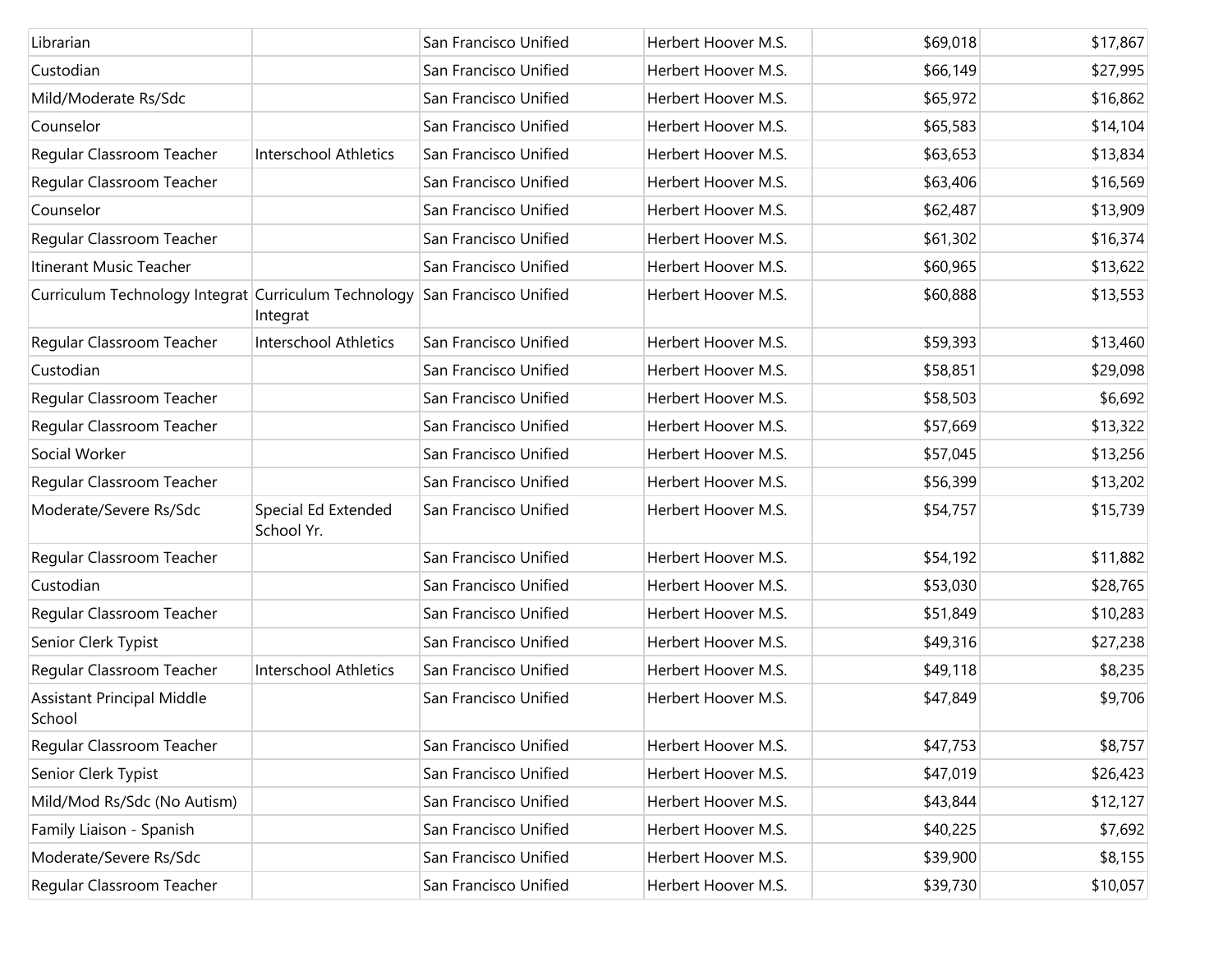| Security-Campus                      | <b>Interschool Athletics</b>                                          | San Francisco Unified | Herbert Hoover M.S. | \$38,454 | \$7,645  |
|--------------------------------------|-----------------------------------------------------------------------|-----------------------|---------------------|----------|----------|
|                                      |                                                                       |                       |                     |          |          |
| Regular Classroom Teacher            | Sped Ia Sh - All Impair,<br>Interschool Athletics                     | San Francisco Unified | Herbert Hoover M.S. | \$38,357 | \$9,914  |
| Regular Classroom Teacher            | <b>Interschool Athletics</b>                                          | San Francisco Unified | Herbert Hoover M.S. | \$38,265 | \$7,914  |
| Security-Campus                      |                                                                       | San Francisco Unified | Herbert Hoover M.S. | \$34,650 | \$7,858  |
| Security-Campus                      |                                                                       | San Francisco Unified | Herbert Hoover M.S. | \$33,398 | \$7,692  |
| Soar Para                            | Sped Ia Sh - All Impair                                               | San Francisco Unified | Herbert Hoover M.S. | \$31,820 | \$7,835  |
| Security-Campus                      | <b>Interschool Athletics</b>                                          | San Francisco Unified | Herbert Hoover M.S. | \$31,165 | \$10,977 |
| 1092 It Operator Support<br>Admin II |                                                                       | San Francisco Unified | Herbert Hoover M.S. | \$30,636 | \$0      |
| Sped Ia Sh - All Impair              |                                                                       | San Francisco Unified | Herbert Hoover M.S. | \$30,173 | \$7,692  |
| Sped Ia Sh - All Impair              |                                                                       | San Francisco Unified | Herbert Hoover M.S. | \$29,985 | \$10,543 |
| Regular Classroom Teacher            |                                                                       | San Francisco Unified | Herbert Hoover M.S. | \$29,886 | \$6,682  |
| Senior Clerk Typist                  |                                                                       | San Francisco Unified | Herbert Hoover M.S. | \$29,804 | \$21,212 |
| Sped Ia Sh - All Impair              |                                                                       | San Francisco Unified | Herbert Hoover M.S. | \$29,101 | \$13,042 |
| Sped Ia Sh - All Impair              |                                                                       | San Francisco Unified | Herbert Hoover M.S. | \$29,069 | \$0      |
| Sped Ia Sh - All Impair              |                                                                       | San Francisco Unified | Herbert Hoover M.S. | \$28,327 | \$1,045  |
| Senior Clerk Typist                  |                                                                       | San Francisco Unified | Herbert Hoover M.S. | \$27,594 | \$19,338 |
| Mild/Moderate Rs/Sdc                 | Sped Ia Sh - All Impair                                               | San Francisco Unified | Herbert Hoover M.S. | \$27,456 | \$5,726  |
| Family Liaison - Cantonese           | <b>Bilingual Classroom</b><br>Teacher, Bilingual<br>Classroom Teacher | San Francisco Unified | Herbert Hoover M.S. | \$25,779 | \$8,867  |
| Sped Ia Sh - All Impair              | <b>Summer Session</b><br>Teacher, Summer Eed<br>Pre-K Teacher         | San Francisco Unified | Herbert Hoover M.S. | \$23,898 | \$4,661  |
| <b>Teacher Special Assign</b>        |                                                                       | San Francisco Unified | Herbert Hoover M.S. | \$23,265 | \$5,076  |
| Regular Classroom Teacher            |                                                                       | San Francisco Unified | Herbert Hoover M.S. | \$23,106 | \$5,059  |
| Soar Para                            |                                                                       | San Francisco Unified | Herbert Hoover M.S. | \$22,971 | \$7,645  |
| Moderate/Severe Rs/Sdc               |                                                                       | San Francisco Unified | Herbert Hoover M.S. | \$17,770 | \$1,907  |
| Regular Classroom Teacher            |                                                                       | San Francisco Unified | Herbert Hoover M.S. | \$17,409 | \$4,504  |
| Sped la Sh - All Impair              |                                                                       | San Francisco Unified | Herbert Hoover M.S. | \$11,165 | \$5,172  |
| Soar Para                            |                                                                       | San Francisco Unified | Herbert Hoover M.S. | \$11,161 | \$2,786  |
| Sped Ia Sh - All Impair              |                                                                       | San Francisco Unified | Herbert Hoover M.S. | \$7,885  | \$285    |